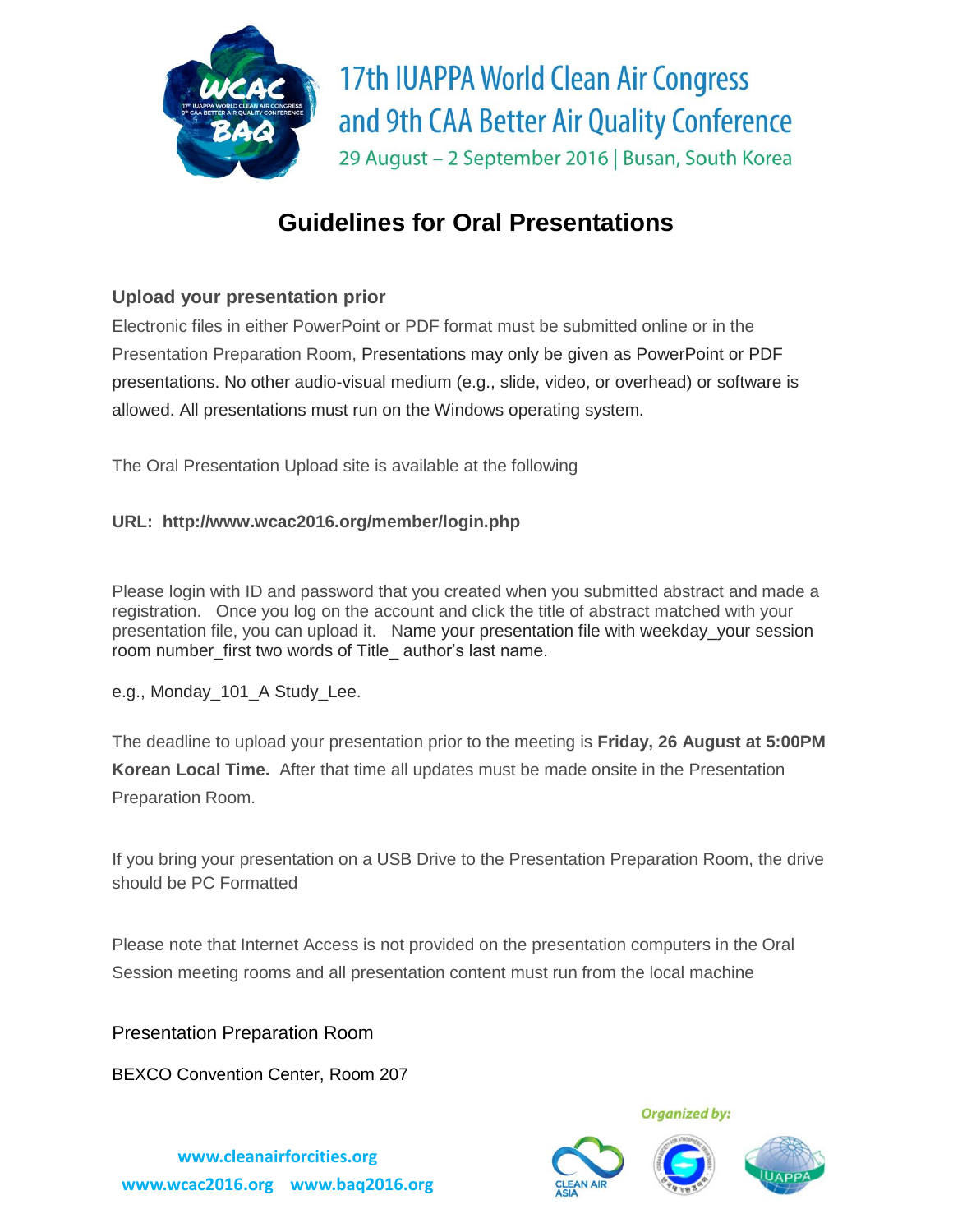All speakers are required to check into the on-site Presentation Preparation Room at least 24 hours before their presentation. If you are attending the convention only for the day of your session, you should still come to the Presentation Preparation Room as early as possible. *Please make every effort to finalize your presentation for morning sessions by 1700 the day before and for afternoon sessions by 1130 that day.*

When the presentation is to be given, the file will be loaded on the computer in the oral session room. At the end of the meeting, all files will be destroyed.

Important Reminder: Personal laptops **CANNOT** be used in meeting rooms while giving your oral presentation.

## **Presentation Tips**

 Be considerate of other speakers and the audience by staying within your allotted time. Remember your presentation is limited to 15 minutes including for questions.



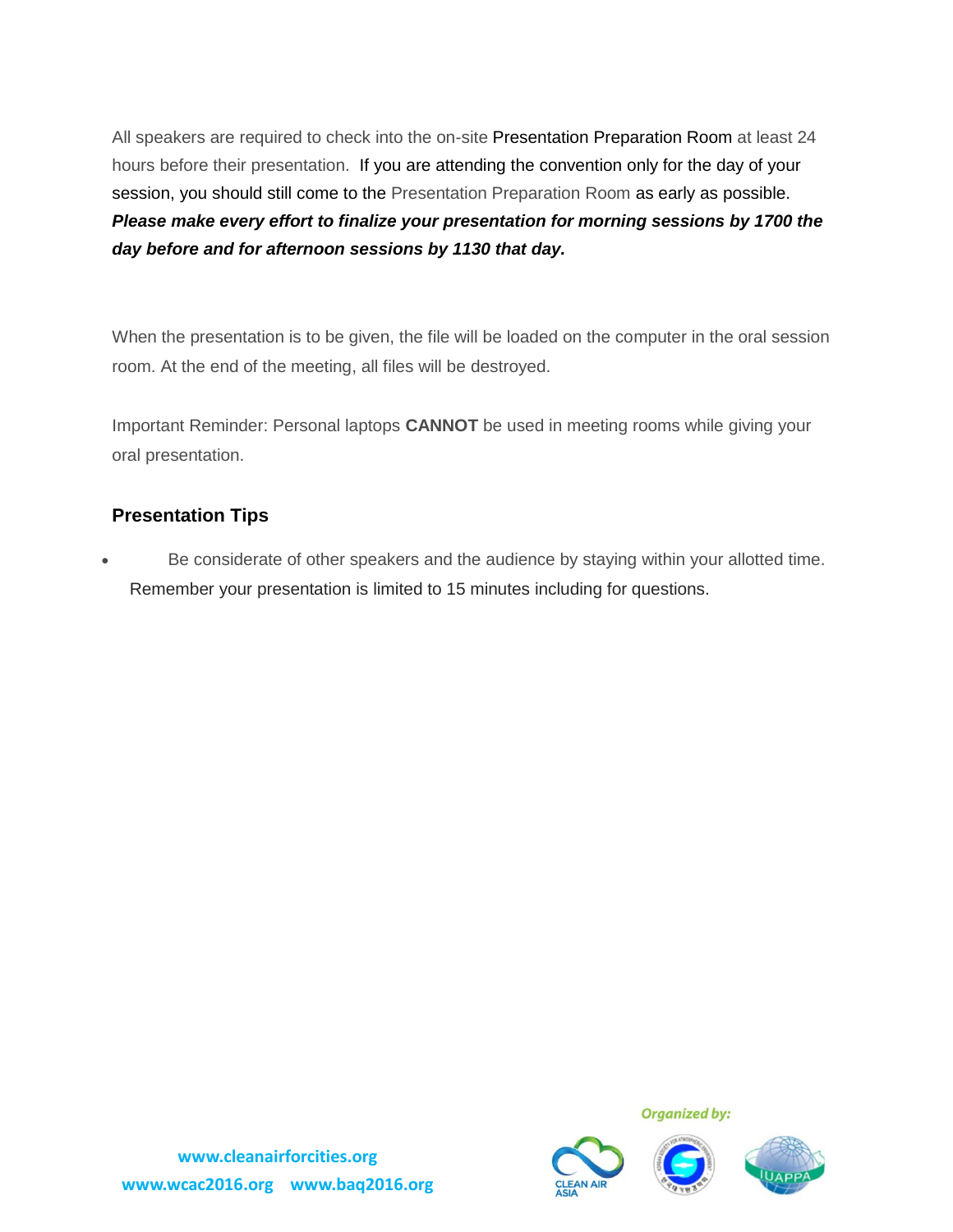

## **Guidelines for Poster Panel Presentations**

#### **Summary**

- Poster panel size: 1.00m (W) x 2.4m (H)
- Recommended poster size: A0 841mm x 1190mm portrait
- $\triangleright$  Poster contents must be readable 1.00m away from the panel
- $\triangleright$  Poster Set up: Tuesday, 30 August 2016/ 13:00-18:00
- Poster Tear down: Friday, 2 September 2016/12:00-19:00
- $\triangleright$  Adhesive tapes will NOT be provided

#### **1. How much space do I have for the posters?**

The size of the poster panel is 1.0m (W) x 2.4m (H). Each comes with a light to ensure that the poster can be easily read. Each poster panel will be numbered and will be on a first come first served basis. Only one side of the panel can be used. Adhesive tapes will **NOT** be provided for sticking your posters to the panel so please bring your own double sided tapes.

#### **2. Make certain that you reach the audience with your poster.**

The recommended size of the poster is A0 - 841mm x 1190mm portrait. Authors are encouraged to design their own posters, making use of the display panel allocated. The contents of the poster display must be easily read from a distance of 1.00m from the panel.

#### **3. How else may I lay out the poster?**

The following examples are acceptable:

- $\checkmark$  Main points are converted into six pages A-3 size paper for display.
- $\checkmark$  Main points are highlighted into two posters of A-2 size for display.

#### **Please note that the direct display of the A-4 or letter size printout of the paper is not acceptable.**

#### **4. May I submit a full paper regarding my poster?**

Not required.

#### **5. Call time for Poster set-up**

The setting-up of posters is scheduled on **30 August 2016** at 13:00-18:00hrs, at Room 201-204 of the Convention Hall, BEXCO. See below floor plan.

#### **6. Poster presentation**

You can present your poster to other participants during every coffee breaks; and as scheduled in the program **on Wed, 31st Aug at 4:30pm - 6pm (Poster session 1), and Thu, 1st Sep at 3.30pm – 5pm (Poster session 2).**

#### **7. Copyright**

By presenting a poster in WCAC/BAQ 2016, the Conference Organizing Committee assumes the right to use images (with reference to the author) in future activities.